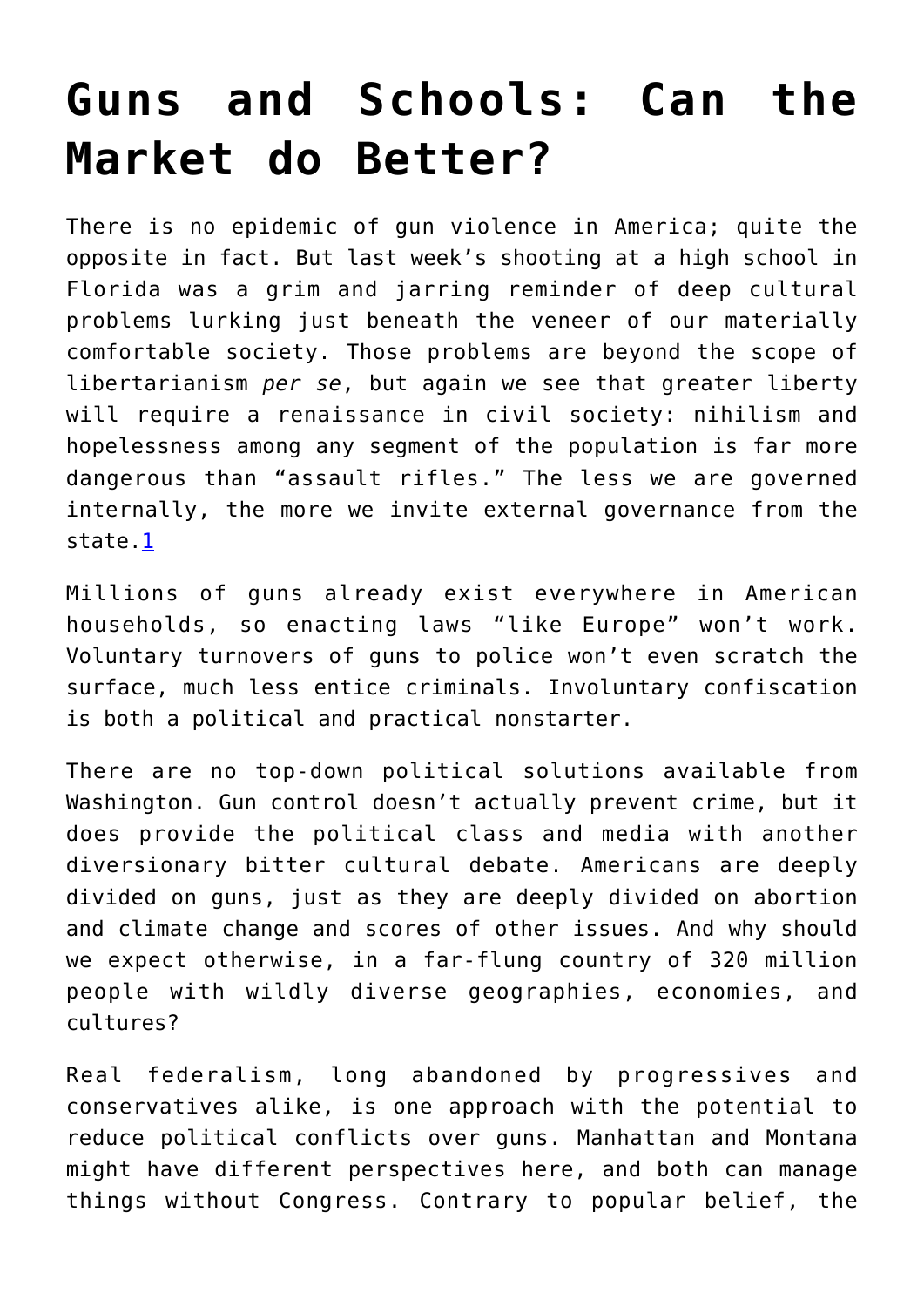Second Amendment neither "federalized" gun laws nor created a right to private ownership of firearms. It simply enshrined the notion that "the people" need to be armed to defend themselves potentially against the state itself.

We don't need a constitution to recognize all humans have an innate and pre-existing right to self-defense. To make that right effective (especially for weaker members of society) tools must be employed. Guns are simply those tools, inanimate objects that cannot be imbued with innate qualities of good or evil. The right to own guns flows naturally from selfownership of our bodies.

The libertarian response to mass shootings, in particular school shootings, is to allow teachers and other personnel to carry weapons on campus. In fact, the broader libertarian program is to have most people armed, or at least potentially armed, to create a safer (not to mention more polite) society. If we cannot snap our fingers and produce crime-free cities and neighborhoods where nobody *needs* to carry a gun, then at least we allow everyone the ability to dissuade or defend against criminal shooters.

This is all well and good, but ignores the market impulse to outsource services to specialists. This is why neighborhoods hire private security patrols, and why celebrities hire professional bodyguards. Not everyone wants to carry a gun or train themselves in gun proficiency. And there is the issue of scale, where individuals might find themselves arrayed against organized criminal gangs.

Rather than endlessly debate the fraught political process of crafting illiberal gun control laws, we ought to think about private-market solutions that focus on controlling crime. We should think in terms of market economics, where private property and correct incentives give us what government and laws cannot: a mechanism to determine possible harms and the cost of protecting against or preventing those harms. People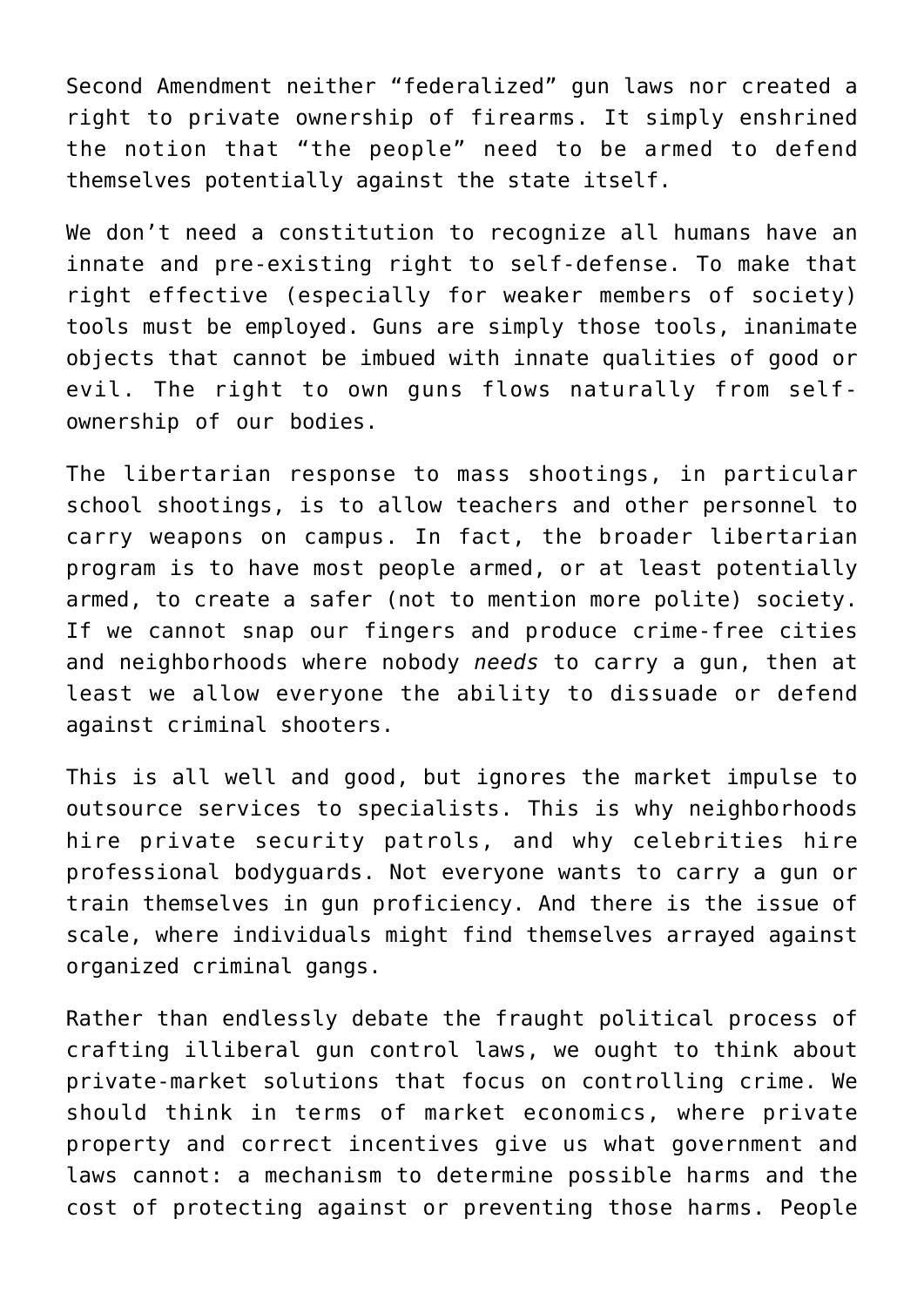want safe neighborhoods and schools, which is just another way to say there is a market for them.

Generally speaking, the US legal system imposes premises liability on property owners whose negligence (or willful conduct) results in someone getting injured on that property. This arose conceptually through common law courts and juries applying general negligence concepts,

We accord different degrees of legal responsibility ("duty") to landowners based on the identity of the injured party: a trespasser, for example, has less recourse to sue for injury than a business invitee (i.e., a customer). The law considers whether the injured party had a legitimate purpose being there, and in some cases whether they contributed to their injury through their own negligence.

The duty to make one's property safe from a particular harm relates to, and in a sense hinges on, the foreseeability of that harm. Leaving spilled milk in a grocery aisle too long could well subject the owner to paying damages for a shopper who suffers a fall  $-$  a fall that was quite predictable and clearly caused by the wet floor. But intentional criminal acts by a third party, much like acts of God, generally absolve the property owner of liability. After all, no shooter ever entered the grocery before, so why must the owner guard against this most unlikely event?

But should a public school district have a higher duty to keep students safe than the grocer has for shoppers? Arguably yes, in that society values children's lives, well-being, and innocence perhaps more than adults. And we force children into school attendance via truancy laws and meddling protective services agencies.

Furthermore, are school shootings now foreseeable even though they remain exceedingly rare? Does the media attention and notoriety given to such shootings change the calculus? At some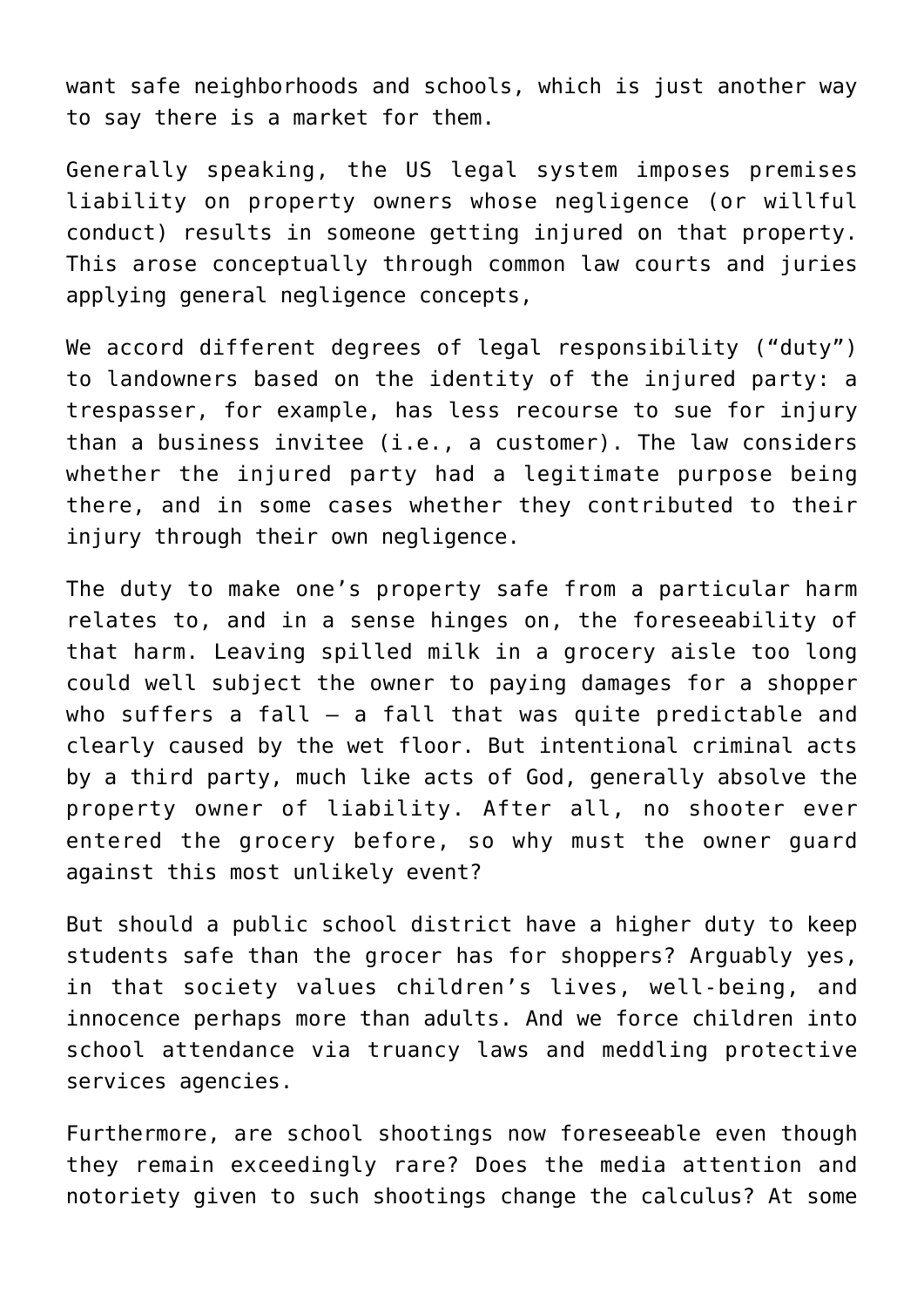point, perhaps today, school shootings could become foreseeable in the eyes of a jury.

We can't necessarily draw conclusions here, but the question is whether the owners of public schools — generally municipal or county school districts — should be immune from lawsuits for school shootings simply because they are political subdivisions of states? Should sovereign immunity apply to them, or should they be forced to consider security measures just as private owners must? After all, it seems clear that a mass shooting at a prestigious private school would result in litigation.

It seems clear that imposing tort liability on school owners and operators, even government owners, would both improve security and provide a ready source of compensation for the families of victims. Private security agencies, which have a market reputation to develop or protect, almost certainly would provide more efficient service than government police for the simple reason that more crime punishes their bottom line, while it often creates calls for *increased* police budgets. And [private security models](https://mises.org/wire/security-works-disney-%E2%80%94-cant-work-public-school) like Disneyland benefit from wanting to create a peaceful and happy environment, where security forces have every incentive *not* to escalate situations or incur liability.

Furthermore, private insurance models could help schools rationally allocate funds relative to the risks involved. Since school shootings are rare, premiums to cover such an event should be constrained. But other lesser types of crime in schools could be insured against as well, helping administrators better understand what they're up against. And insurance companies would bend over backward to offer advice on avoiding shootings, since they would bear the cost of liability payments.

Admittedly, public schools using taxpayer funds to hire private security and pay insurance premiums muddies the